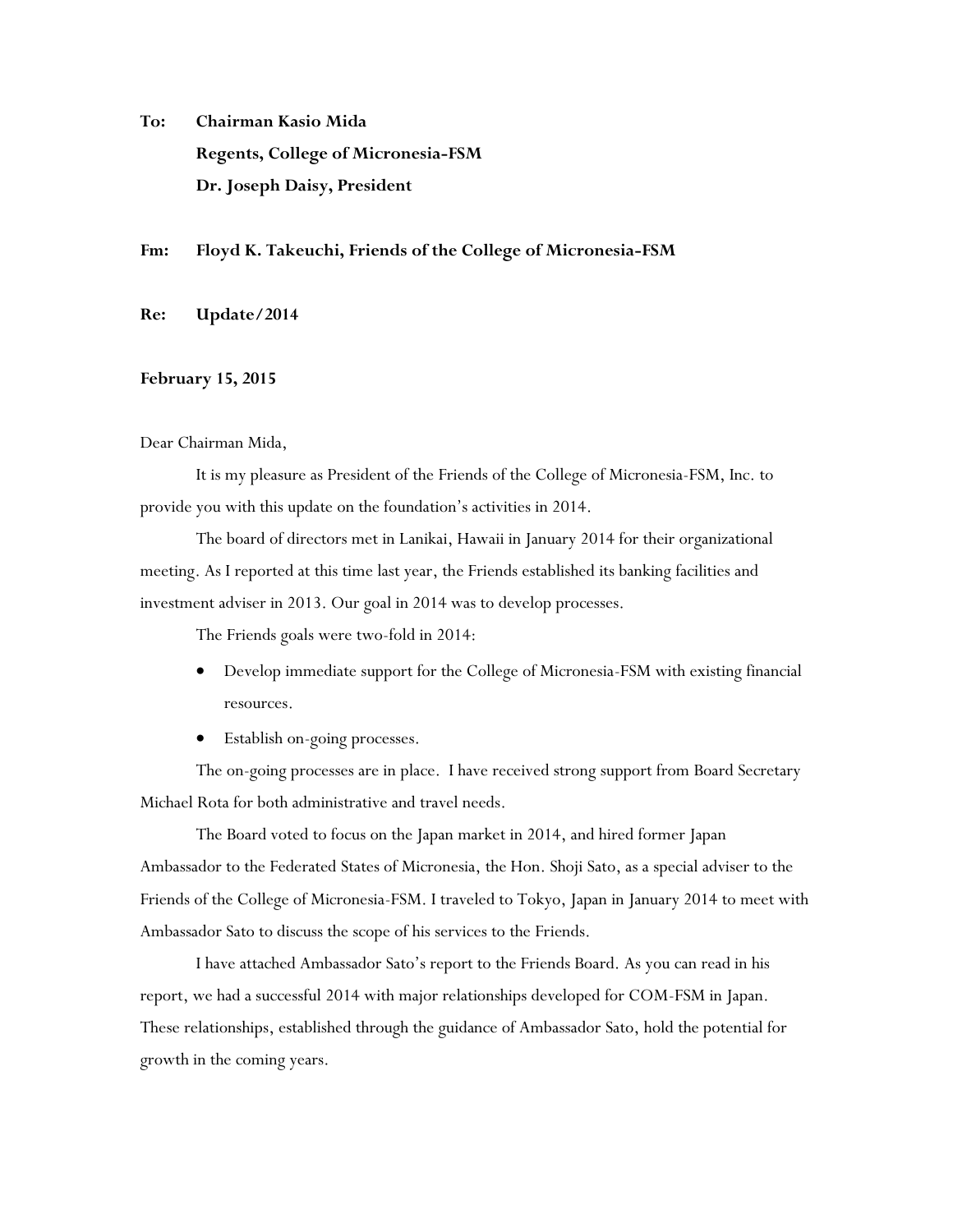As I reported last year, we chose a conservative, long-term focused investment strategy with our manager, First Hawaiian Bank Wealth Management Group. Our results for 2014 reflect a market that was impacted by more modest growth than was expected early in the year.

We have two funds under management – one for unrestricted use, and one for restricted use, based on donor interest. Our unrestricted fund is the largest, and was opened in January 2014 with an initial deposit of \$430,000. Our restricted fund was opened in January 2014 with an initial deposit of \$100,000.

We ended 2014 as follows:

- Unrestricted fund balance as of 12/31/2014: \$426,847.84 with estimated annual income of \$8,785.87.
- Restricted fund balance as of 12/31/2024: \$99,444.99 with estimated annual income of \$2,045.62.

The Board of Directors of the Friends of the College of Micronesia-FSM, Inc. is scheduled to meet in Hawaii on March 7, 2015 for its annual meeting. It is my expectation that at our upcoming meeting, we will:

- Review Ambassador Sato's consultancy and decide whether to continue it in 2015;
- Focus on fund-raising for the Endowment managed by the Friends.
- Develop further support for the College's academic and program initiatives.

Regarding the second point, I would like to suggest that the Board of Regents begin to give serious consideration to consolidating the majority of its financial assets under management a single endowment. Of the two endowments, the Friends is the only one with the potential to develop expanded fundraising programs in markets outside of the FSM. Having most assets under single management would also give the Friends expanded opportunities to support the College.

May I suggest that the Board give consideration to keeping a reserve fund under management by the current national endowment, but transfer most of its current FSM endowment assets the endowment managed by the Friends of the College of Micronesia-FSM, Inc.? We would be happy to discuss this further with the Board of Regents at its convenience.

Thank you for the opportunity to serve the College of Micronesia-FSM.

Sincerely,